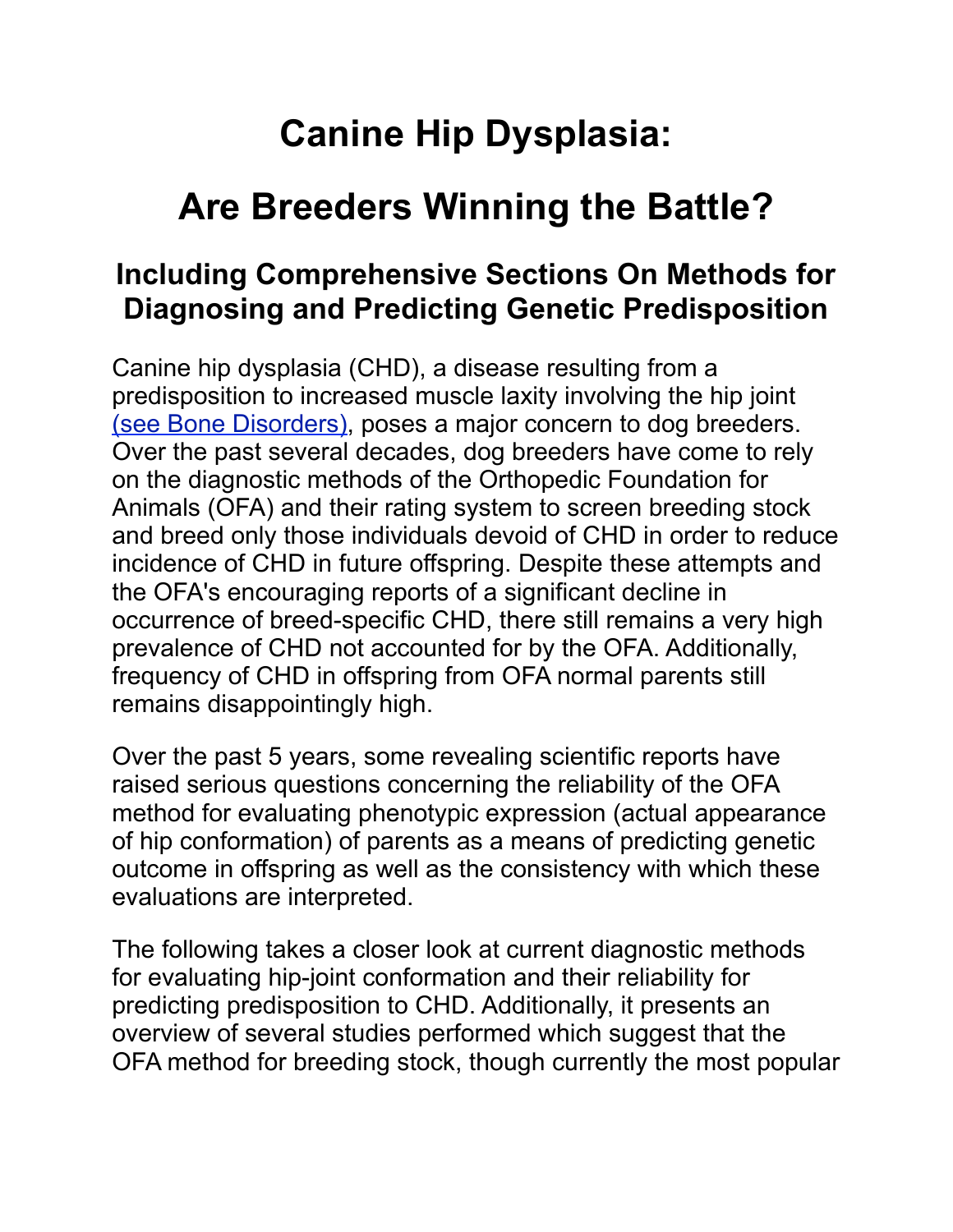choice, may not be the best method for minimizing CHD in future generations.

# **Are breeders winning the battle against Canine Hip Dysplasia (CHD)?**

In a 1992 report on the incidence of CHD in purebred dogs, the OFA reported a 79% decrease in the occurrence of CHD when comparing dogs bred between 1972-1980 with dogs bred between 1981-1988. Though upon first glance, this data suggests a significant advance in the control of CHD, it was recognized that some variables had not been controlled for in the study. For example, this data would only be relevant if all hip radiographs (Xrays) were sent to the OFA for review. However, a review of records at the Veterinary Hospital of the University of Pennsylvannia (VHUP) indicated that only half of clients having their dogs x-rayed for the purpose of acquiring OFA certification actually ended up submitting the radiographs to the OFA for review. It was determined that clients only submitted radiographs of dogs having the greatest likelihood of being certified. In comparison to the OFA's reports for breed-specific incidence of CHD, a clinical survey conducted at VHUP demonstrated breedspecific incidence of CHD to be 2-3 times higher than reported by the OFA.

# **What are the current methods for diagnosis of Canine Hip Dysplasia (CHD)?**

There are 3 methods for diagnosis and prediction of predisposition to CHD in dogs which can be divided into 2 groups:

- 1) hip extension radiograph methods and
- 2) the stress radiographic diagnostic method.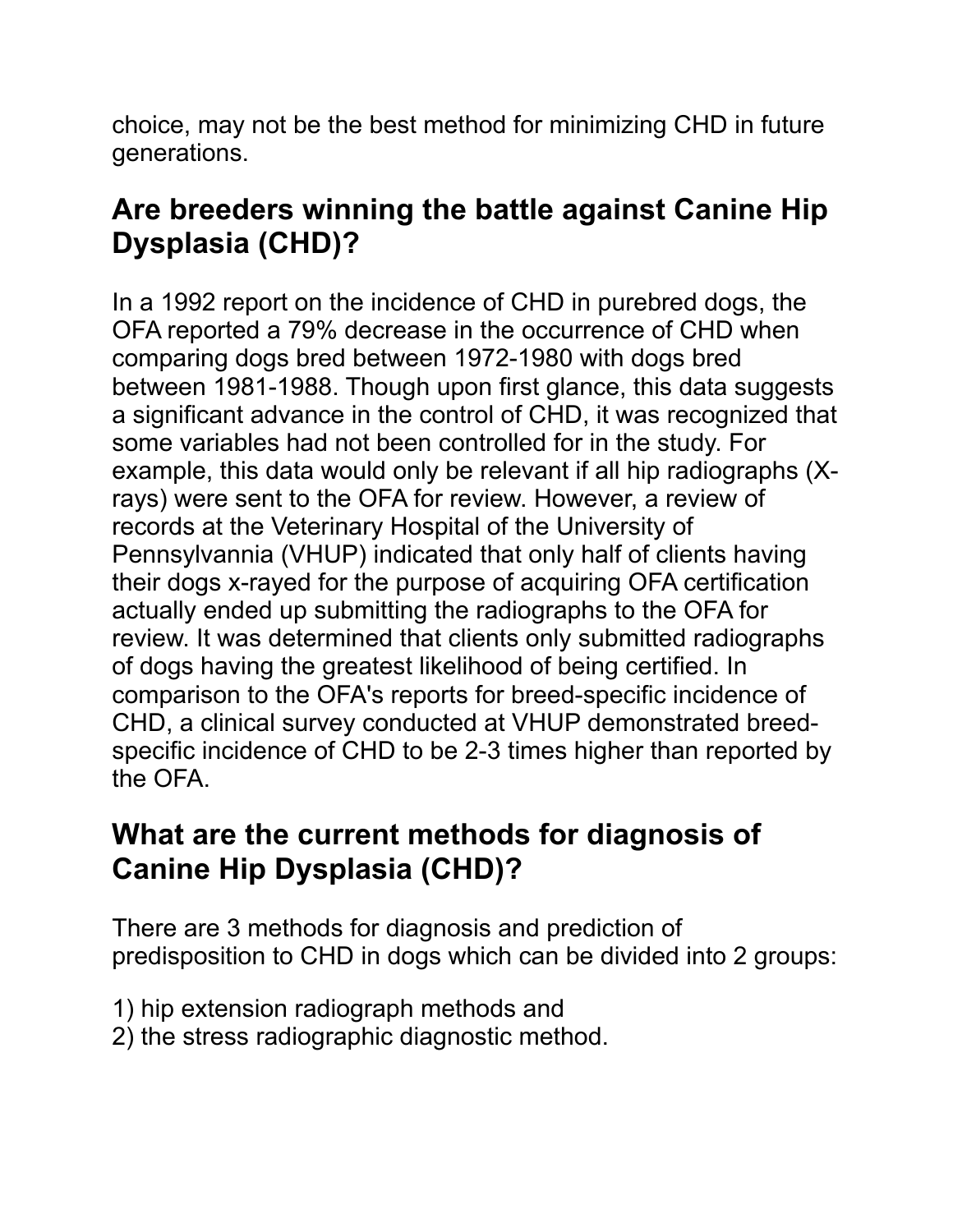These groups are categorized based on the positioning of the dog while the radiograph is taken. The first group is the most common method in which the dog, while lying on its back, has its rear legs fully extended with the knees rotated inward. The second group requires that the dog be anesthetized and while lying on its back, the dog has its legs positioned as they would be if the dog were standing. A custom-designed device is placed between the legs which forces them apart, thereby displacing the ball of the femur from the hip socket and allowing for observation of joint laxity.

The first group can then be divided into 2 methods:



## **The Norberg Angle method**

This method is a quantitative method because it is based on measurement of the angle formed by connecting a point at the center of the femoral head (ball of the hip) to the upper acetabular rim (hip socket). Hips are then scored as the number of degrees in the formed angle. For example, scores range between 55 to 115 degrees with low end scores indicative of greater hip laxity and higher risk for CHD. Dogs receiving scores above 105 degrees are accepted as having normal hip-joint conformation with lower predisposition to CHD.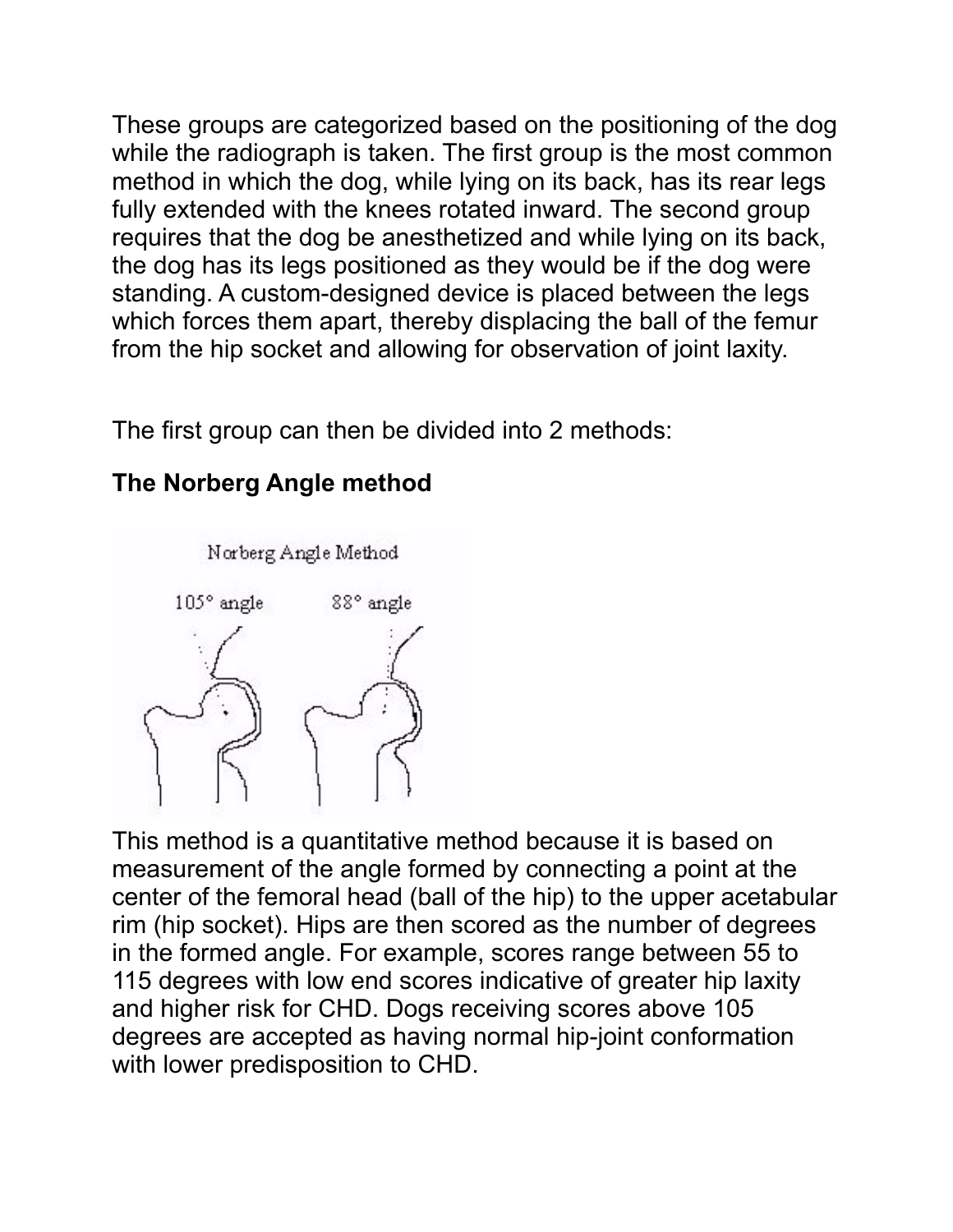### **The OFA method**

This method is a qualitative method because no form of measurement is utilized. Instead this method is based on subjective visual criteria such as degree of joint laxity (subluxation) and the presence of degenerative joint disease.

The second group has one method:

## **The Distraction method (or PennHIP method)**



Distraction Method

This is a quantitative method like the Norberg angle. However, this method measures the separation distance of the femoral head center (ball of hip) from the acetabular center (socket) while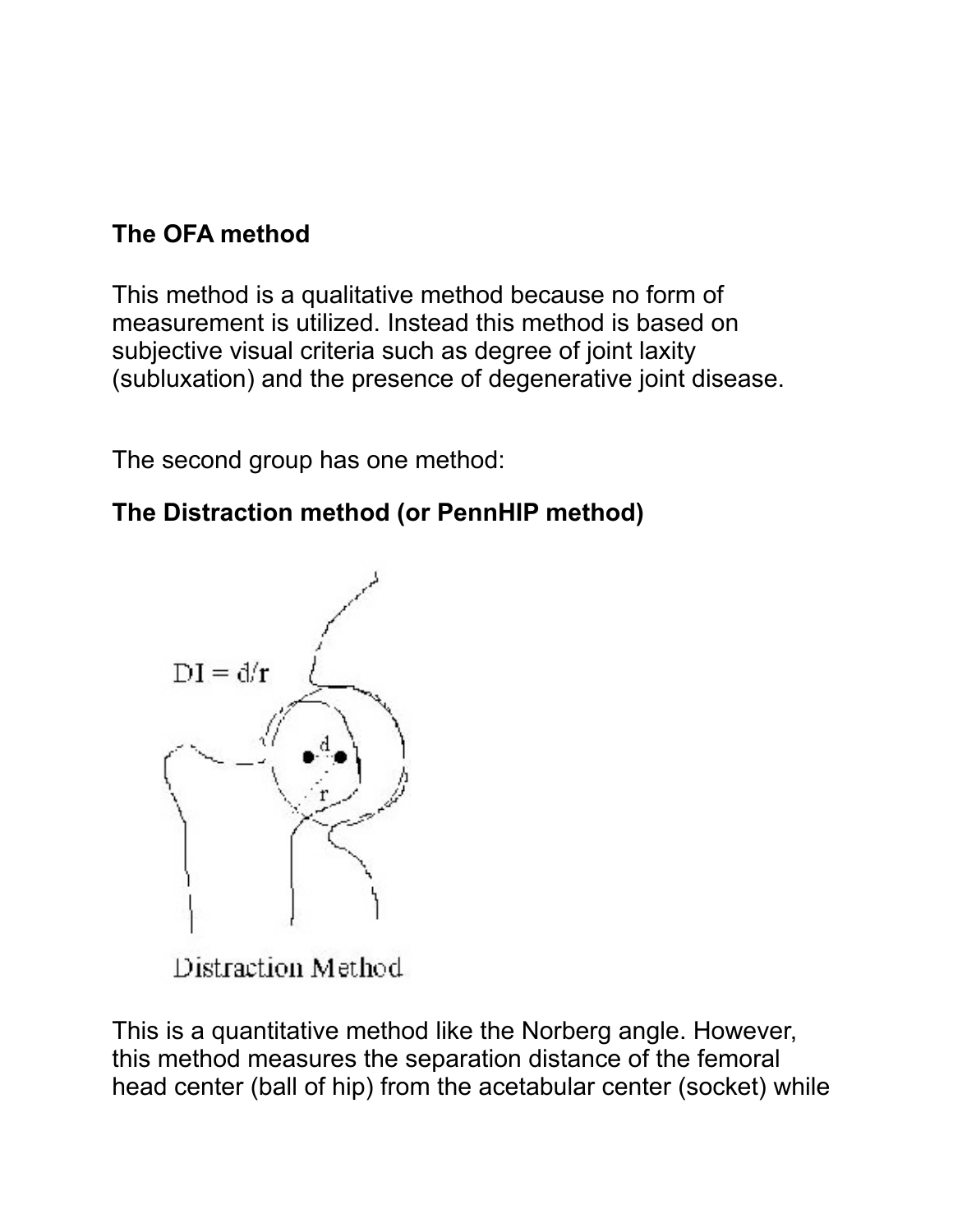the hip joint is forced to luxate, then divides this measurement by the radius of the femoral head (ball of hip). In effect, this method evaluates how far the femoral head can be displaced from the acetabulum. The resulting number is termed the distraction index (DI). The DI score can range from 0 to 1 with scores closer to 0 indicating less hip laxity. Dogs receiving a score of less than 0.3 are considered to have normal hip-joint conformation with little, if no risk for CHD.

## **How do the results of these three methods compare to one another for evaluation of hip joint conformation?**

#### **1) hip extension radiograph methods vs. the stress radiographic diagnostic method for evaluating hip-joint laxity**

In 1993, Heyman et al. reported that the conventional hip extension method for evaluating laxity of hips produced at least a 50% reduction in observable hip laxity compared to the stress radiographic method. This suggests that dogs evaluated based on the hip extension method may have a greater degree of hip-joint subluxation than appears.

## **2) Norberg angle vs. OFA**

In a study conducted at the Veterinary Hospital at the University of Pennsylvannia (VHUP) comparing OFA ratings to Norberg angle measurements it was determined that the average Norberg angle score for dogs judged to have "normal" hips by the OFA was 104 degrees and those judged to have "dysplatic" hips was 96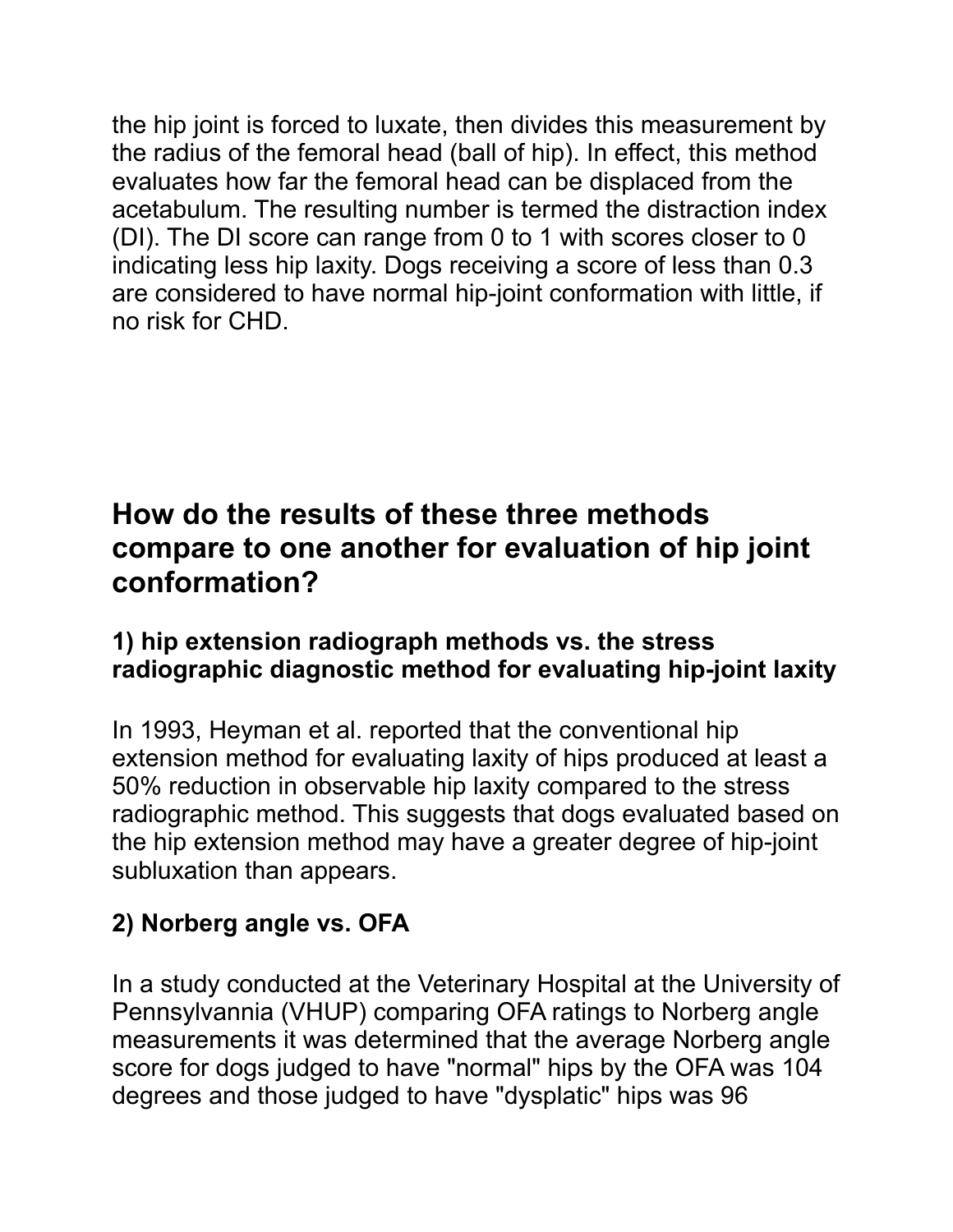degrees. Of those dogs judged to have normal hips, 46% had Norberg angle scores lower than 105 degrees (the Norberg cut-off for normal) and even dogs with a Norberg rating as low as 89 degrees had been evaluated as "normal" by the OFA. This suggests that dogs which would be judged predisposed to CHD by the Norberg angle method are being certified for breeding by the OFA method.

## **3) Distraction index vs. OFA**

A study conducted by Smith et al. comparing DI scores to the OFA rating system found that dogs judged to have mild, moderate or severe CHD by the OFA method also had DI scores above 0.3 with a mean DI score of 0.55, therefore a high incidence of agreement exists between these two methods in relation to the dysplastic phenotype. However, when dogs which had been judged by the OFA method as having "excellent" hips were evaluated for DI scores, 50% of these dogs had DI scores of greater than 0.3. Of those judged as having "good" hips, 66% had DI scores greater than 0.3, and in the "fair" hip group, 100% had DI scores greater than 0.3. In this study, 71% of the dogs certified for breeding by the OFA method had increased hip laxity which would predispose them to CHD according to the DI method.

# **Why is there so much disparity between the Norberg angle and DI scoring methods in comparison to the OFA method?**

## **1) Each method tells a different story**

The most likely answer to this question is that although all of the methods are used for the diagnosis of CHD, they are addressing the issue differently. For example, the OFA bases its evaluation on the appearance of an individual dog's hip-joint conformation at a particular point in time, therefore, in the absence of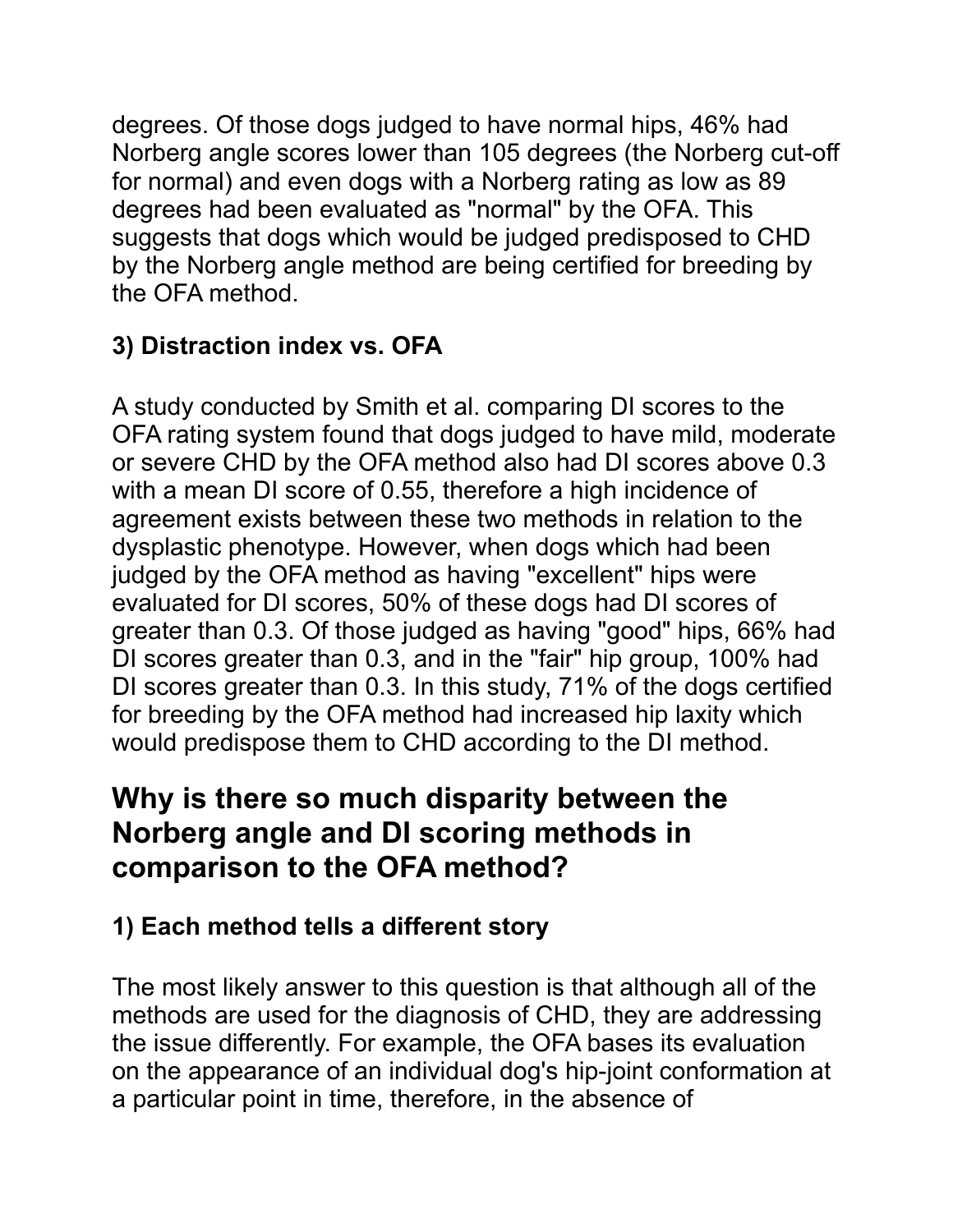degenerative joint changes the individual dog will be certified by the OFA. As such, the OFA method is limited as an indicator of phenotype, the actual appearance of the hip-joint of that individual dog, which will not necessarily be any indication of influence on future offspring. However, the Norberg angle method and the DI score, by quantitating hip laxity which is believed to be the prime cause of CHD, are more indicative of genotype. That is to say, for the same dog certified by the OFA method to be free of CHD, a notable increase in hip-joint laxity demonstrated by quantitative methods may identify the dog as a genetic carrier for CHD. There are several additional factors which may account for the alarming disparity found to exist between these different methods for diagnosing and predicting predisposition to CHD:

#### **2) Environmental factors play a role in phenotypic expression of CHD**

Although the exact cause for CHD is still unknown, genetic causes for CHD are believed to be polygenic, that is, CHD is believed to be attributed to many genes. As such, polygenic traits are often influenced by environmental factors. For example, in studies conducted with Labrador Retrievers and German Shepherd Dogs it was found that restricting calories and limiting food consumption resulted in lower incidence of CHD compared to dogs who were fed high-calorie diets or were allowed to eat as often as they chose. Even in groups of dogs genetically predisposed to CHD (offspring of CHD afflicted parents), restrictive diets yielded a lower incidence of CHD. Because many breeders and dog enthusiasts are aware of the environmental variables which may influence phenotypic expression of hip-joint conformation, they may take measures to reduce risks for CHD within their own dogs. For example, breeders may reduce risks of CHD in their dogs by feeding a maintenance diet to discourage rapid growth in puppies. Other breeders may restrict a growing dog's activity to moderate levels in order to reduce strain on developing joints and connective tissue. These methods may help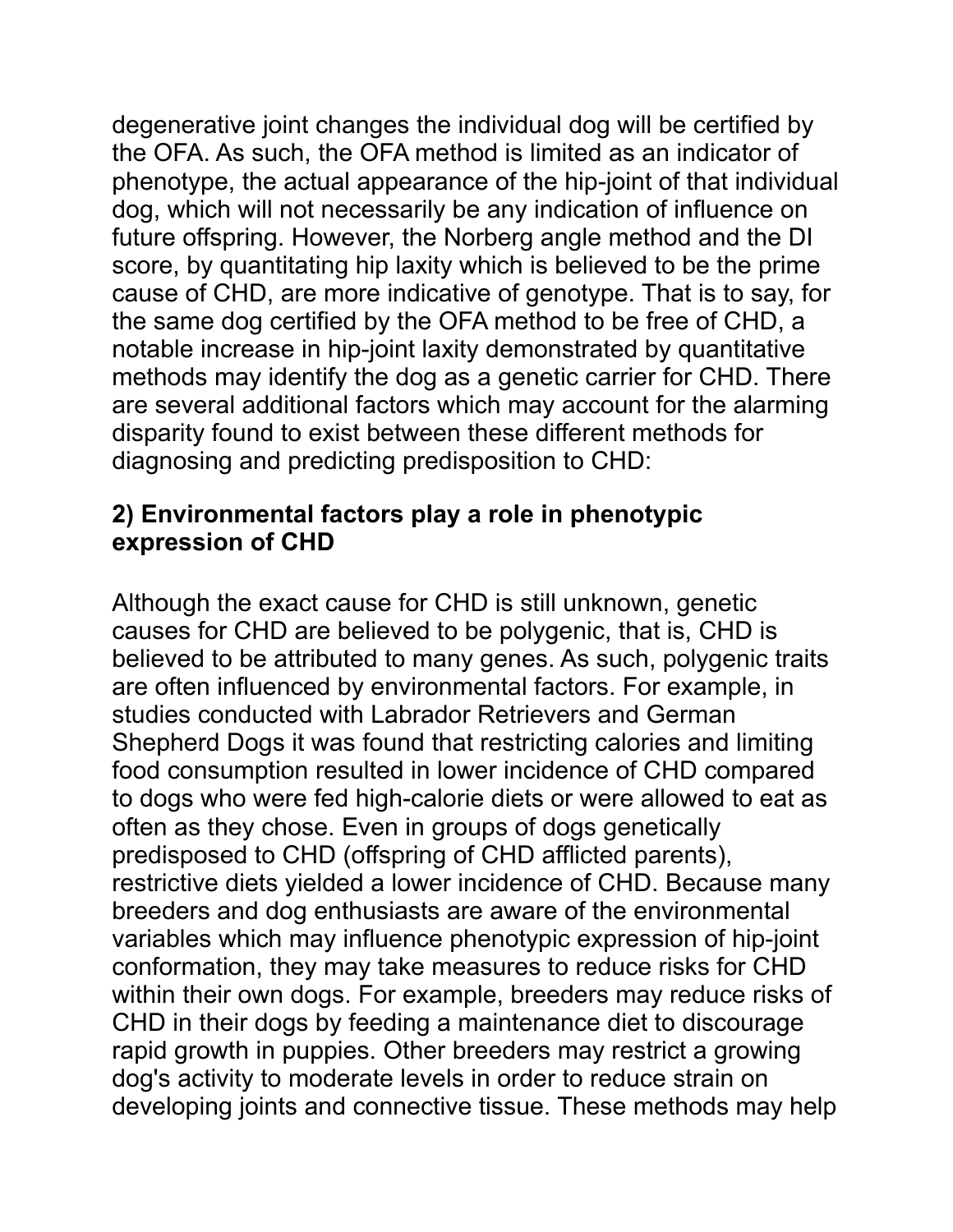to reduce or eliminate early detectable evidence of CHD brought on by increased hip laxity in the individual dog. As a result, such preventative measures may allow the dog to acquire OFA certification, yet the same dog would still exhibit hyperlaxity of the hip-joint making it a poor candidate for breeding.

#### **3) Other external factors influencing hip ratings...What day of the week the x-rays are reviewed?!?!**

Subjective methods of evaluation can lead to unintentional bias and inconsistency for reproducibility of results. A study conducted at the University of Pennsylvannia revealed a startling amount of variability for hip interpretations among non-OFA and OFA board certified radiologists. When these radiologists were asked to grade hips based on the OFA rating system (excellent, good, fair, borderline CHD, mild CHD, moderate CHD or severe CHD), non-OFA readers agreed with an OFA reader in fewer than 50% of the cases. The most disturbing revelation was that when each radiologist was asked to rate certain cases a second time, each radiologist gave the same rating that he had given the first time on less than half the radiographs.

# **If the OFA method is not the best method for lowering incidence of CHD, why are breeders still using it?**

Like the Norberg angle method which has stringent requirements for achieving a "passable" score, the DI scoring system has not become a popular screening method among breeders. This may be because breeders are looking at these diagnostic methods as "pass/fail". Many breeds, particularly medium and large breeds, have mean DI scores ranging between 0.40 to 0.74. If one were to use a 0.3 DI cutoff, no individuals within these breeds would be considered acceptable breeding stock. Therefore, using the DI score as a pass/fail criteria is not a suitable alternative. Rather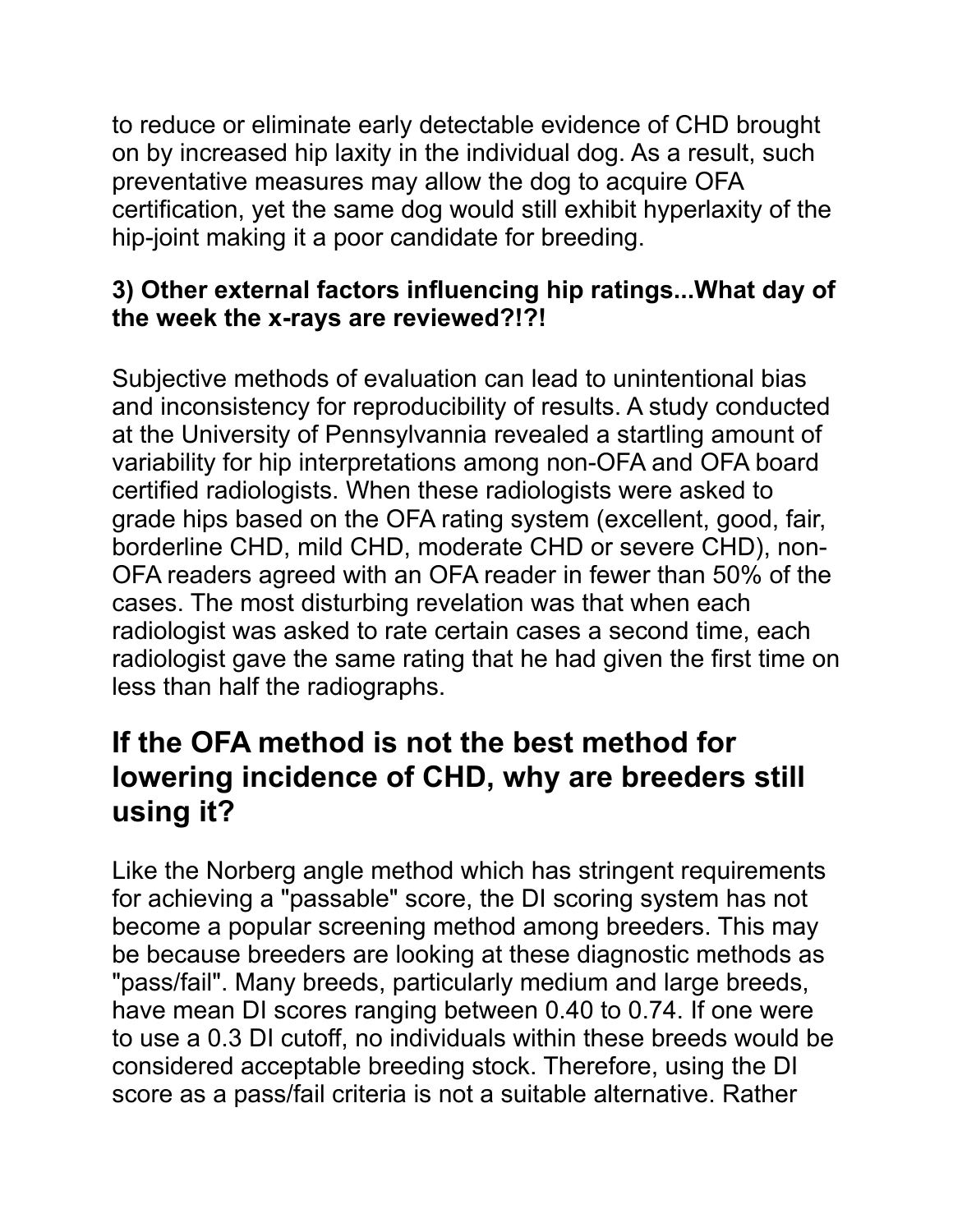than using the DI scoring method to choose whether or not to breed an individual dog, perhaps a better suggestion is to use the method to progressively select for lower hip laxity in future generations. For example, if a bitch achieves an OFA normal rating and a DI score of 0.52, it would be better to breed her to an OFA certified stud with an equal or lower DI score. Additionally, because the DI method can be performed as early as 16 weeks of age with indicative results, breeders can use the DI scores as another criteria for choosing puppies for future breeding stock.

# **How does the Labrador Retriever breed, on the average, fair in terms of susceptibility to CHD?**

As of 1995, the medical data base at PennHIP had recorded DI evaluations of approximately 1500 Labrador Retrievers. The mean DI score for the breed was 0.45, suggesting that the breed, in general, has a tendency for increased hip laxity and, therefore, a higher predisposition to CHD compared to breeds with mean DI scores of less than 0.3.

In 1993, a study of joint laxity and its association with hip dysplasia in Labrador Retrievers was conducted at Cornell University. In this study, the investigators examined early (at 4-8 months) DI scores of Labrador puppies produced by parents with normal hips to those produced by parents with dysplastic hips. Mean DI scores of the former group were significantly lower (0.39) compared to DI scores of puppies produced by dysplastic parents (0.54). Additionally, DI scores of less than 0.4 evaluated as early as 4 months of age predicted normal hips in 88% of the dogs, while DI scores of greater or equal to 0.4 predicted CHD in 57%. When DI scores were applied on an individual basis to predict the occurrence of clinical CHD, dogs with DI scores above 0.7 had a high probability of developing CHD at a later age while those with DI scores of less than 0.4 had a high probability for not